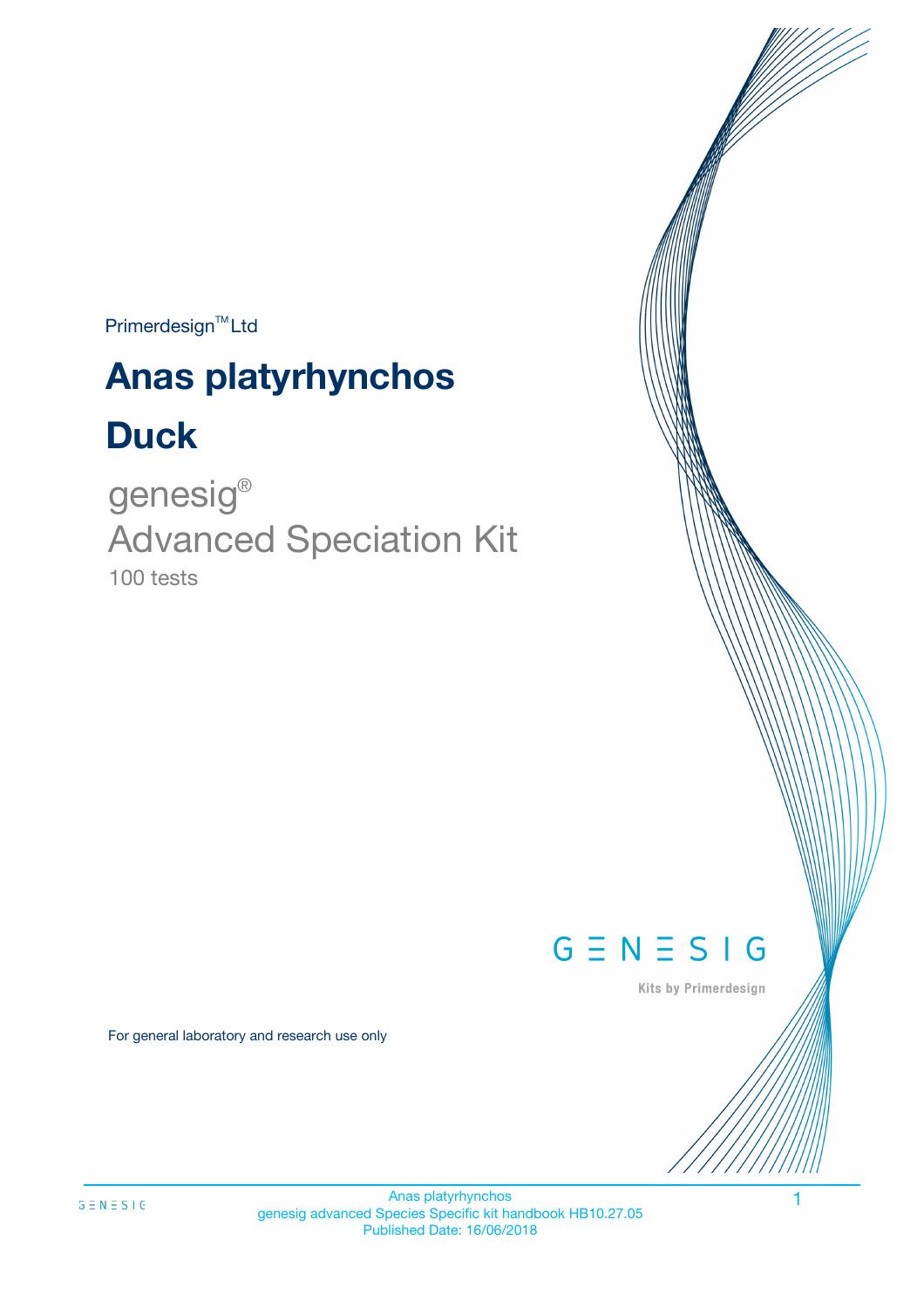### Principles of the test

#### **Real-time PCR**

This kit provides a method for detecting Anas platyrhynchos mitochondrial DNA in food samples. The kit is based on the PCR amplification of a unique species-specific tag present in the mitochondrial genome. The mitochondrial genome is an ideal target since it has been sequenced for many different species. This allows comprehensive bioinformatics analysis followed by careful design to ensure specific detection of the desired species whilst excluding detection of other related species. Furthermore, since there are multiple copies of each mitochondrial genome within each cell, the detection sensitivity for this kit is up to 100 times greater than that of a test which targets a single copy locus within the nuclear DNA genome.

PCR amplification is detected by means of a hydrolysis probe ("Taqman-style") which is degraded during PCR, releasing fluorescence. The fluorescence trace can be used to both detect and quantify the number of copies of Anas platyrhynchos mitochondrial DNA present in the sample.

#### **The 'advanced' speciation principle**

Primerdesign's advanced speciation kits represent a significant advancement in PCR-based speciation testing. These kits are supplied in a multiplex format enabling both species-specific and 'universal animal' detection in a single well. The relative signals produced by each of these tests allows the user to calculate speciation percentages with minimal sample usage. Furthermore, the unique application of a positive control sample as a PCR calibrator allows the user to increase the accuracy of their reported results. This calibration also helps overcome many of the assumptions and hurdles associated with PCR, enabling accurate inter-laboratory testing.

An advanced speciation test allows the user to calculate what percentage of sample is derived from the species of interest, along with the sensitivity of the particular test.

#### **Positive control**

The kit contains a Anas platyrhynchos DNA positive control sample for the PCR set up. This DNA is used to generate Ct values for both the species-specific and the universal component of the speciation test. The difference between these two values provides an accurate representation of a 100% Anas platyrhynchos sample.

Each time the kit is used, at least one positive control reaction must be included in the run. This positive sample demonstrates that both sets of primers and probe are detecting the species of interest. If no amplification is observed for the positive control, the test results are invalid and must be repeated.

Care should be taken to ensure that the positive control does not contaminate any other kit component which would lead to false-positive results. This can be achieved by handling this component in a Post PCR environment. Care should also be taken to avoid cross-contamination of other samples when adding the positive control to the run. This can be avoided by sealing all other samples and negative controls before pipetting the positive control into the positive control well.

#### **Negative control**

To validate any positive findings a negative control reaction should be included every time the kit is used. For this reaction the RNase/DNase free water should be used instead of template. A negative result indicates that the reagents have not become contaminated while setting up the run.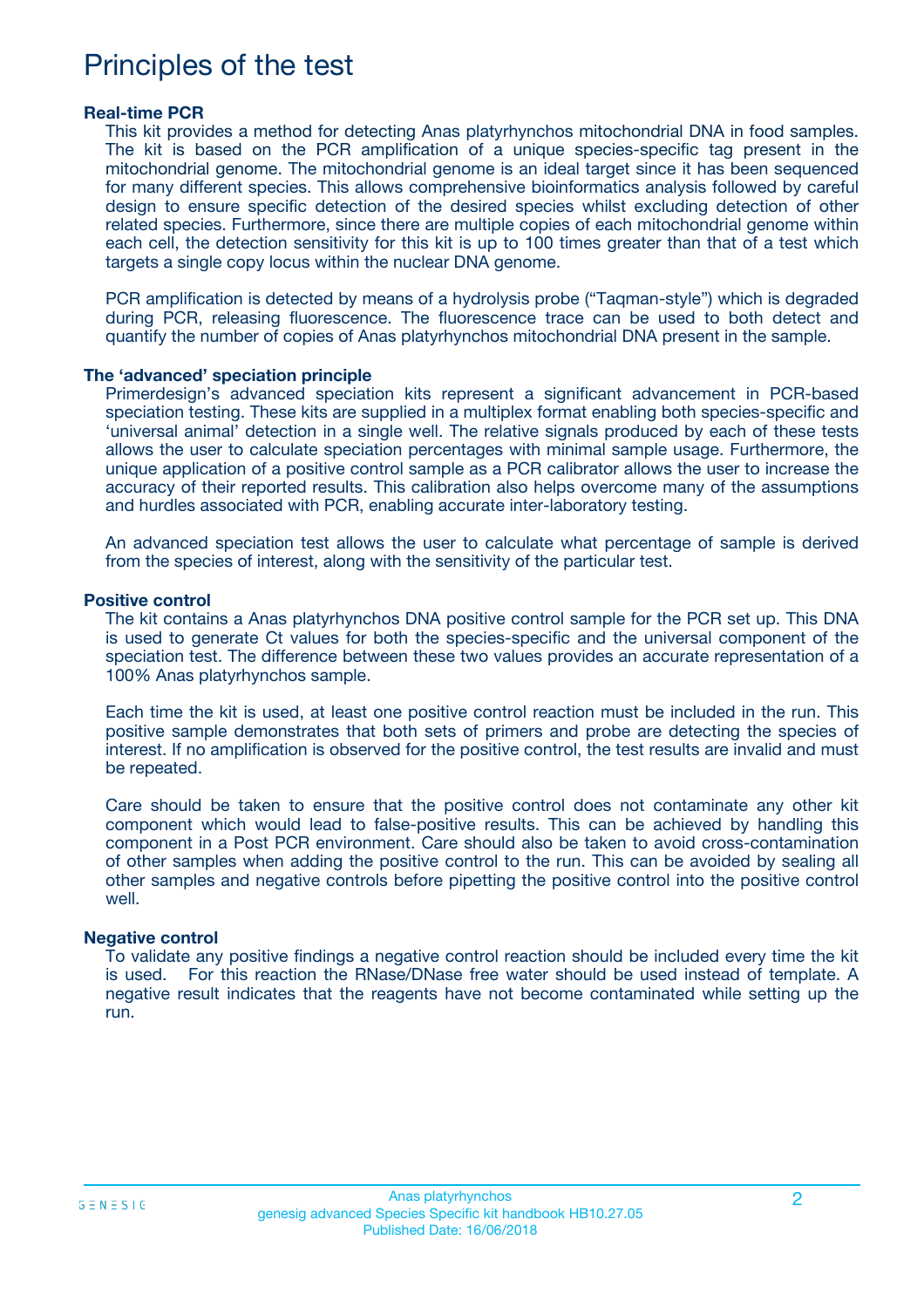#### **Endogenous control**

One of the functions of the universal meat signal is to serve as an endogenous control, confirming the extraction of a valid biological template. An early universal meat signal indicates the presence of a good yield of animal material. A poor signal indicates that there is an insufficient amount of animal material to perform an accurate speciation test.

#### **Specificity**

This kit is designed to specifically detect the Mallard/Peking Duck species which is relevant to the food industry.

This kit will also detect:

Anas chlorotis, Anas diazi, Anas fulvigula, Anas laysanensis, Anas luzonica, Anas poecilorhyncha, Anas rubripes, Anas wyvilliana, Anas zonorhyncha, Tadorna tadorna

#### This kit will not detect:

Anas superciliosa, Anas undulata, Anas acuta, Anas aucklandica, Anas bahamensis, Anas bernieri, Anas capensis, Anas carolinensis, Anas castanea, Anas chathamica, Anas clypeata, Anas crecca, Anas cyanoptera, Anas discors, Anas erythrorhyncha, Anas flavirostris, Anas Formosa, Anas georgica, Anas gibberifrons, Anas gracilis, Anas hottentota, Anas melleri, Anas nesiotis, Anas platalea, Anas puna, Anas querquedula, Anas rhynchotis, Anas smithii, Anas sparsa, Anas versicolor, Cairina moschata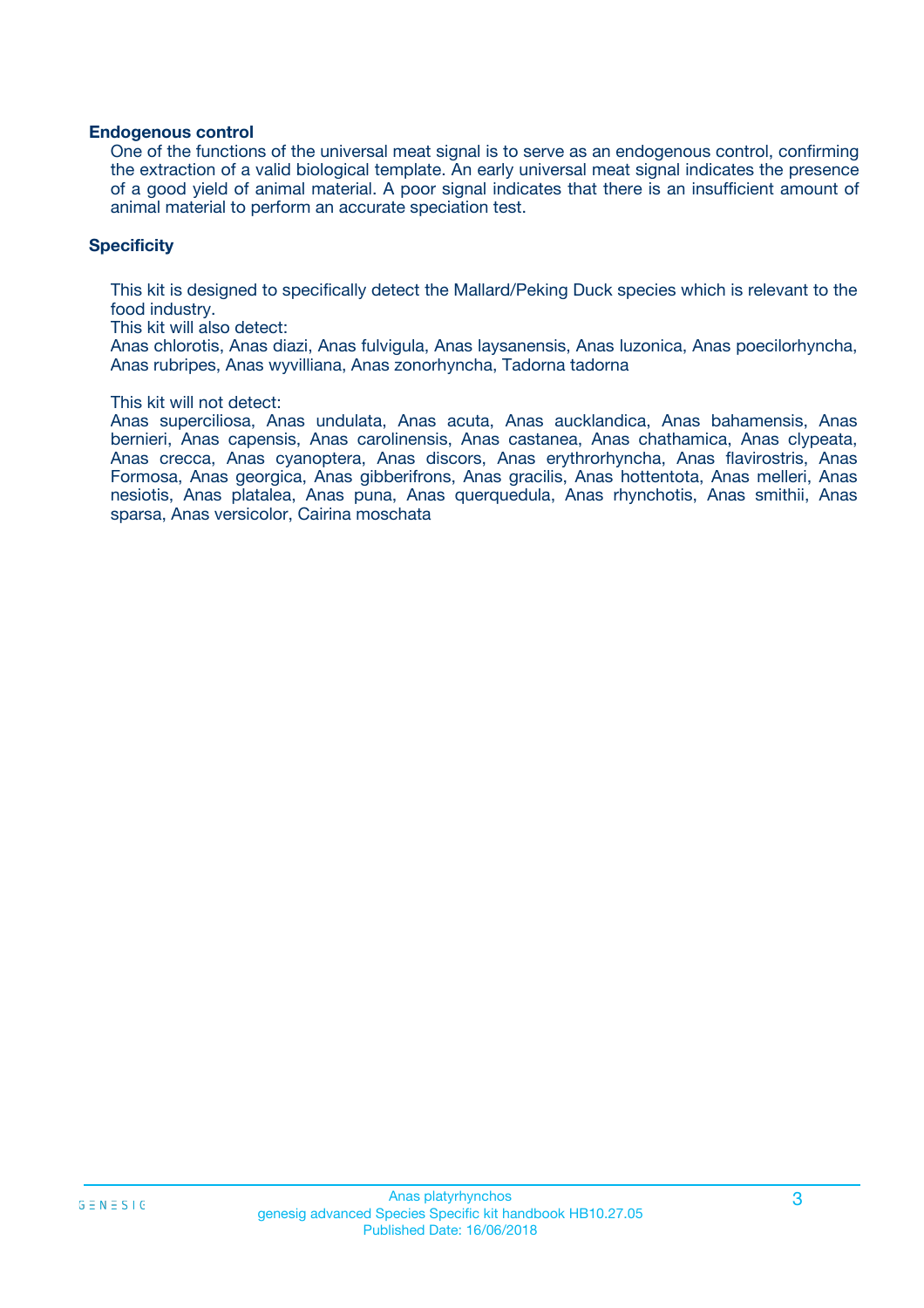## Kit contents

- **Anas platyrhynchos specific/Universal animal primer/probe mix (BROWN)** FAM/VIC labelled
- **Anas platyrhynchos positive control template (RED)**
- **RNase/DNase free water (WHITE)** for resuspension of primer/probe mix
- **Template preparation buffer (YELLOW)** for resuspension of positive control template

# Reagents and equipment to be supplied by the user

#### **Real-time PCR Instrument**

#### **DNA extraction kit**

This kit is recommended for use with genesig Easy DNA/RNA extraction kit. However, it is designed to work well with all processes that yield high quality DNA with minimal PCR inhibitors.

#### **oasig**TM **lyophilised or Precision®PLUS 2X qPCR Master Mix**

This kit is intended for use with oasig or PrecisionPLUS2X qPCR Master Mix.

#### **Pipettors and Tips**

**Vortex and centrifuge**

**Thin walled 1.5 ml PCR reaction tubes**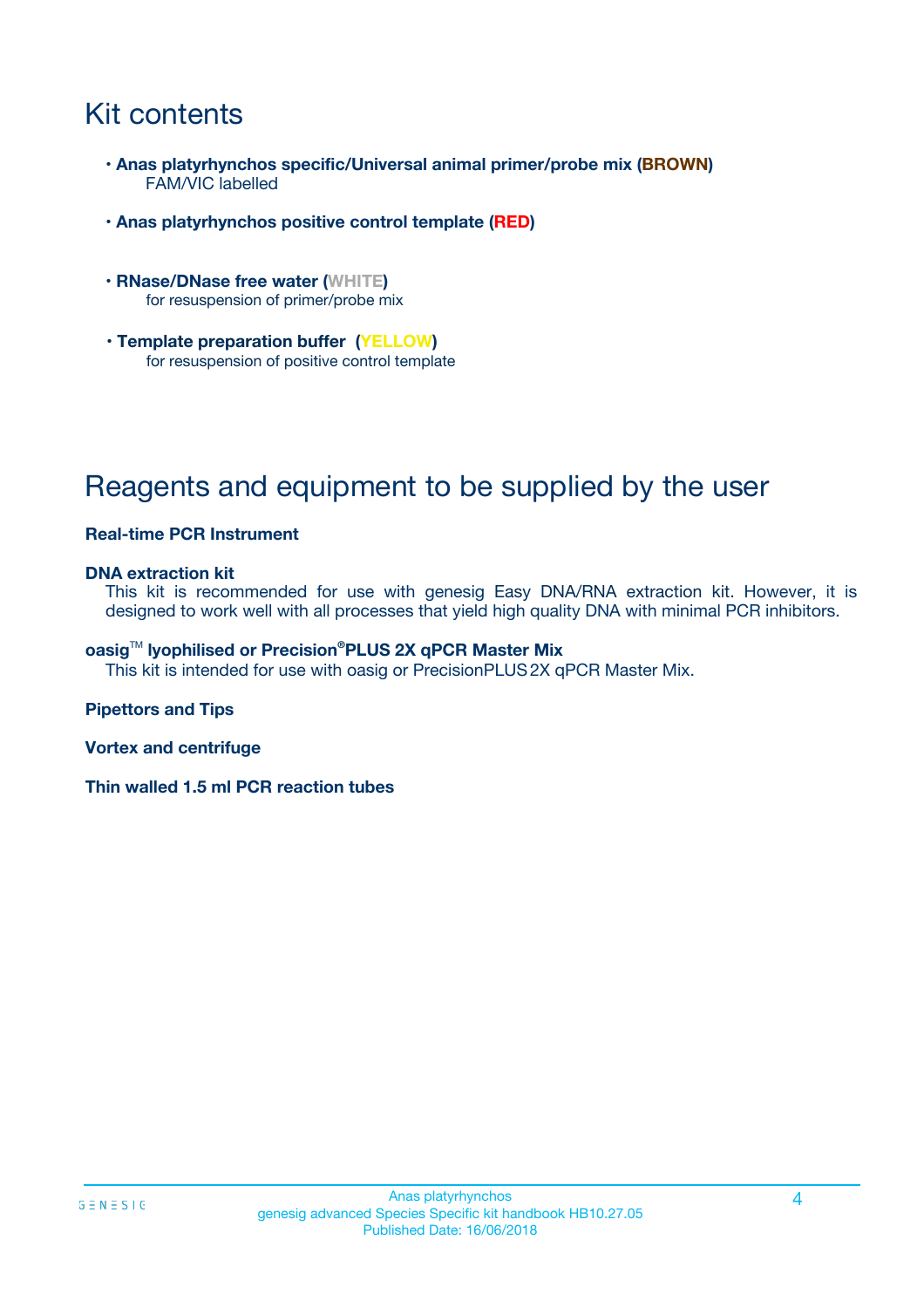### Kit storage and stability

This kit is stable at room temperature but should be stored at -20ºC on arrival. Once the lyophilised components have been resuspended they should not be exposed to temperatures above -20°C for longer than 30 minutes at a time and unnecessary repeated freeze/thawing should be avoided. The kit is stable for six months from the date of resuspension under these circumstances.

Primerdesign does not recommend using the kit after the expiry date stated on the pack.

### Suitable sample material

All kinds of sample material suited for PCR amplification can be used. Please ensure the samples are suitable in terms of purity, concentration, and DNA integrity. Always run at least one negative control with the samples. To prepare a negative control, replace the template DNA sample with RNase/DNase free water.

### Dynamic range of test

Under optimal PCR conditions genesig Anas platyrhynchos detection kits have very high priming efficiencies of >95% and can detect less than 100 copies of target template.

### Notices and disclaimers

This product is developed, designed and sold for research purposes only. It is not intended for human diagnostic or drug purposes or to be administered to humans unless clearly expressed for that purpose by the Food and Drug Administration in the USA or the appropriate regulatory authorities in the country of use. During the warranty period Primerdesign genesig detection kits allow precise and reproducible data recovery combined with excellent sensitivity. For data obtained by violation to the general GLP guidelines and the manufacturer's recommendations the right to claim under guarantee is expired. PCR is a proprietary technology covered by several US and foreign patents. These patents are owned by Roche Molecular Systems Inc. and have been sub-licensed by PE Corporation in certain fields. Depending on your specific application you may need a license from Roche or PE to practice PCR. Additional information on purchasing licenses to practice the PCR process may be obtained by contacting the Director of Licensing at Roche Molecular Systems, 1145 Atlantic Avenue, Alameda, CA 94501 or Applied Biosystems business group of the Applera Corporation, 850 Lincoln Centre Drive, Foster City, CA 94404. In addition, the 5' nuclease assay and other homogeneous amplification methods used in connection with the PCR process may be covered by U.S. Patents 5,210,015 and 5,487,972, owned by Roche Molecular Systems, Inc, and by U.S. Patent 5,538,848, owned by The Perkin-Elmer Corporation.

### **Trademarks**

Primerdesign™ is a trademark of Primerdesign Ltd.

genesig**®** is a registered trademark of Primerdesign Ltd.

The PCR process is covered by US Patents 4,683,195, and 4,683,202 and foreign equivalents owned by Hoffmann-La Roche AG. BI, ABI PRISM® GeneAmp® and MicroAmp® are registered trademarks of the Applera Genomics (Applied Biosystems Corporation). BIOMEK® is a registered trademark of Beckman Instruments, Inc.; iCycler™ is a registered trademark of Bio-Rad Laboratories, Rotor-Gene is a trademark of Corbett Research. LightCycler™ is a registered trademark of the Idaho Technology Inc. GeneAmp®, TaqMan® and AmpliTaqGold® are registered trademarks of Roche Molecular Systems, Inc., The purchase of the Primerdesign reagents cannot be construed as an authorization or implicit license to practice PCR under any patents held by Hoffmann-LaRoche Inc.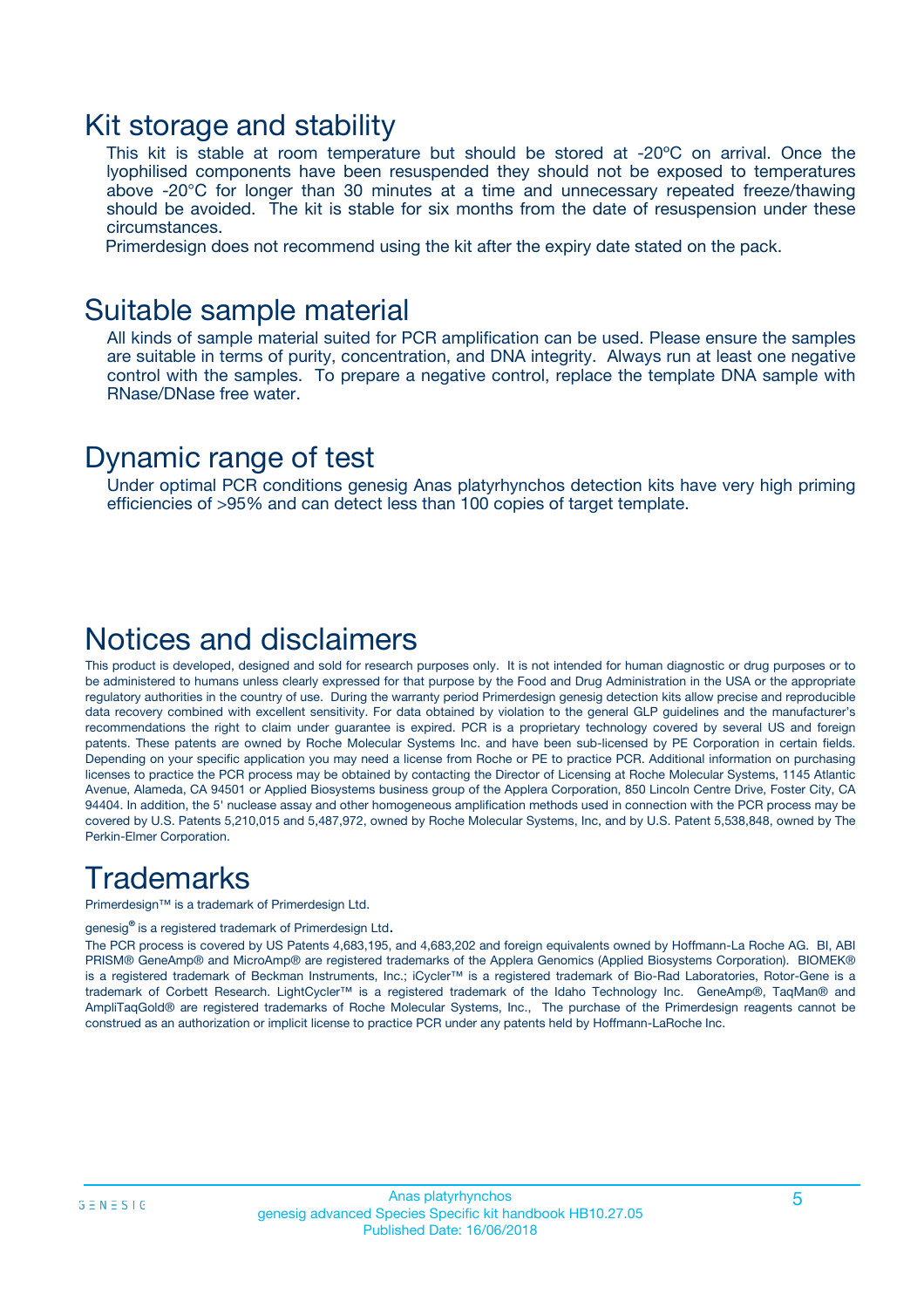### Resuspension protocol

To minimize the risk of contamination with foreign DNA, we recommend that all pipetting be performed in a PCR clean environment. Ideally this would be a designated PCR lab or PCR cabinet. Filter tips are recommended for all pipetting steps.

**1. Pulse-spin each tube in a centrifuge before opening.**

This will ensure lyophilised primer and probe mix is in the base of the tube and is not spilt upon opening the tube.

**2. Resuspend the primer/probe mix in the RNase/DNase free water supplied according to the table below:**

To ensure complete resuspension, vortex each tube thoroughly.

| Component - resuspend in water                                        | Volume |
|-----------------------------------------------------------------------|--------|
| <b>Pre-PCR pack</b>                                                   |        |
| Anas platyrhynchos specific/universal animal primer/probe mix (BROWN) | 110 ul |

#### **3. Resuspend the positive control template in the template preparation buffer supplied, according to the table below:**

To ensure complete resuspension, vortex the tube thoroughly.

| Component - resuspend in template preparation buffer | Volume      |
|------------------------------------------------------|-------------|
| <b>Post-PCR heat-sealed foil</b>                     |             |
| Anas platyrhynchos Positive Control Template (RED) * | $100$ $\mu$ |

\* This component contains high copy number template and is a VERY significant contamination risk. It must be opened and handled in a separate laboratory environment, away from the other components.

# qPCR detection protocol

**1. For each DNA sample prepare a reaction mix according to the table below:** Include sufficient reactions for positive and negative controls.

| Component                                                             | Volume          |
|-----------------------------------------------------------------------|-----------------|
| oasig or PrecisionPLUS 2X qPCR Master Mix                             | 10 µ $\vert$    |
| Anas platyrhynchos specific/universal animal primer/probe mix (BROWN) | 1 µl            |
| <b>RNase/DNase free water (WHITE)</b>                                 | $4 \mu$         |
| <b>Final Volume</b>                                                   | 15 <sub>µ</sub> |

- **2. Pipette 15µl of each mix into individual wells according to your qPCR experimental plate set up.**
- **3. Pipette 5µl of DNA template into each well, according to your experimental plate set up.** To obtain a strong signal, the ideal concentration of DNA is 1-3ng/µl. The concentration should not exceed 5ng/µl. Substitute sample DNA for RNase/DNase free water as a negative control. Substitute sample DNA for positive control template as a positive control.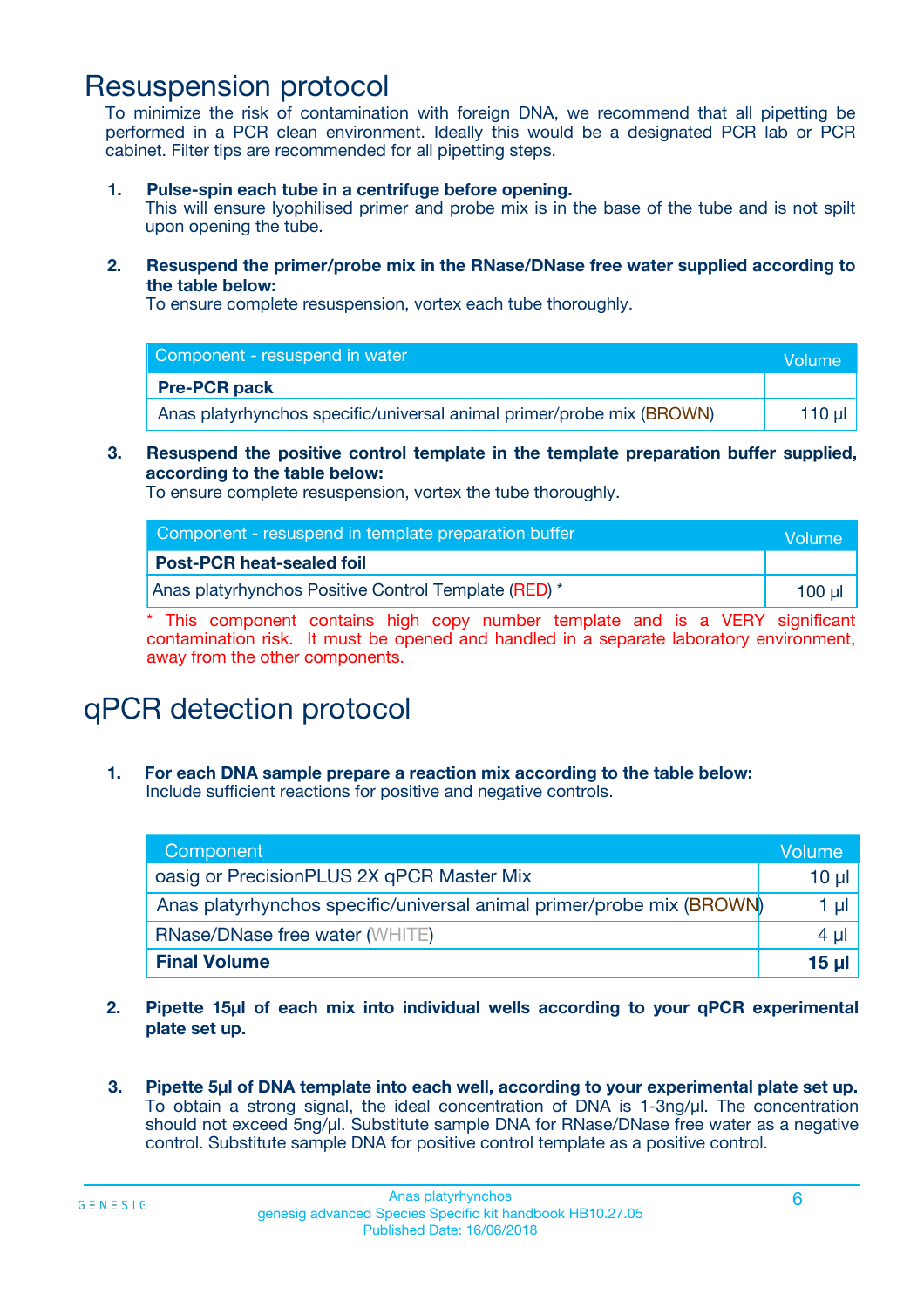# qPCR amplification protocol

Amplification conditions using oasig or PrecisionPLUS 2X qPCR Master Mix.

|             | <b>Step</b>       | <b>Time</b>     | <b>Temp</b> |
|-------------|-------------------|-----------------|-------------|
|             | Enzyme activation | 2 min           | 95 °C       |
|             | Denaturation      | 10 <sub>s</sub> | 95 °C       |
| Cycling x50 | DATA COLLECTION * | 60 s            | 60 °C       |

\* Fluorogenic data should be collected during this step through the FAM and VIC channels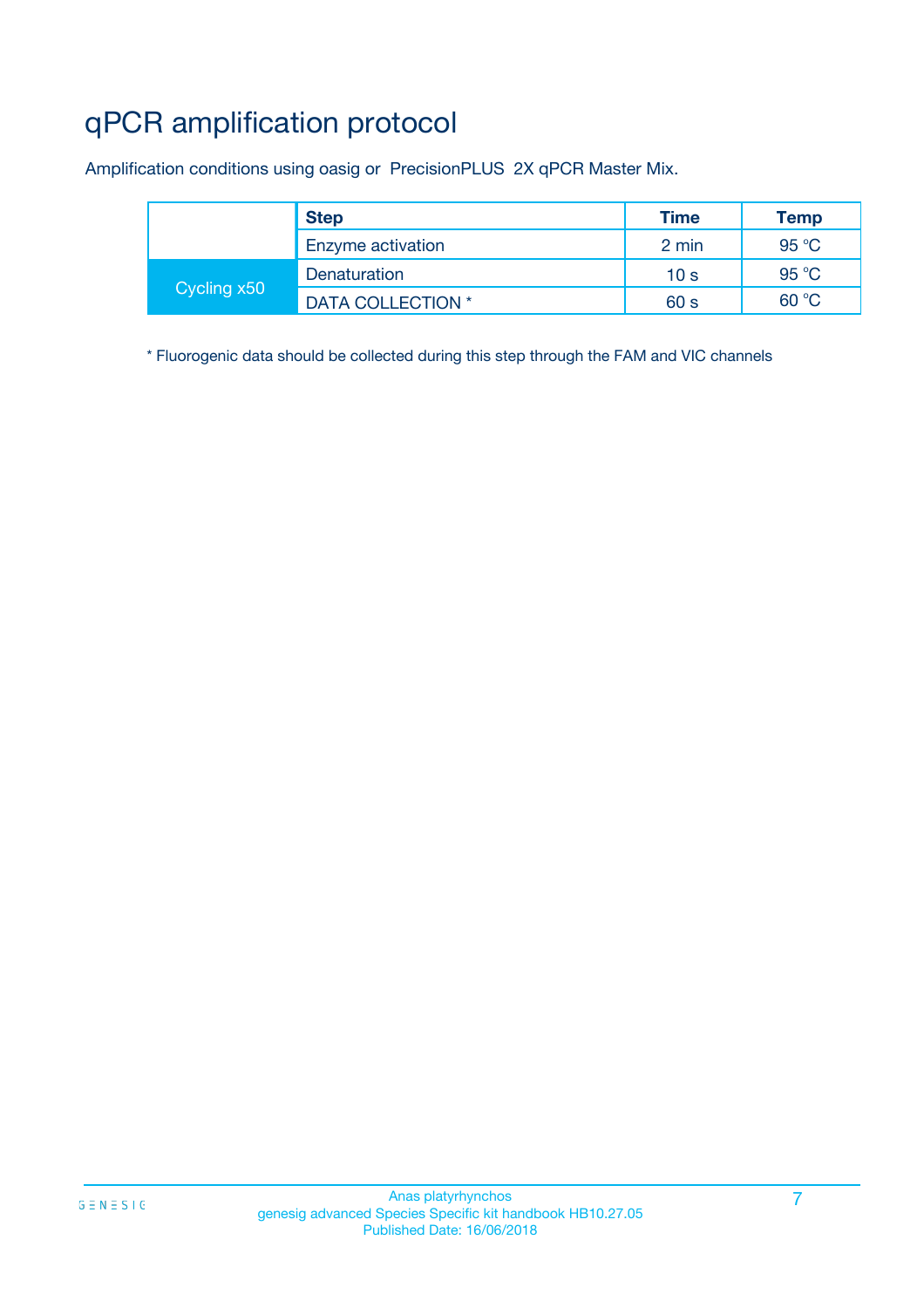### Interpretation of results

Under ideal test conditions the target of interest signal will give a positive signal, the negative control signal will be negative and the positive control signal will be positive. In alternative scenarios please refer to the following table for the correct interpretation:

| <b>Target</b><br>(FAM) | <b>Universal</b><br>signal<br>(NIC) | <b>Positive</b><br>control<br>(FAM & VIC) | <b>Negative</b><br>control<br>(FAM only) | Interpretation                                                              |
|------------------------|-------------------------------------|-------------------------------------------|------------------------------------------|-----------------------------------------------------------------------------|
| ÷                      | ÷                                   | ÷                                         |                                          | <b>POSITIVE RESULT</b><br>calculate species %<br>and check test sensitivity |
|                        |                                     | ÷                                         |                                          | <b>NEGATIVE RESULT</b>                                                      |
|                        |                                     |                                           |                                          |                                                                             |
| ÷                      |                                     | ÷                                         |                                          | <b>EXPERIMENT FAILED</b><br>due to PCR inhibition                           |
| $+$ / -                | $+ 1 -$                             | ٠                                         | $\leq$ 35                                | <b>EXPERIMENT FAILED</b><br>due to test contamination                       |
| $+ 1 -$                | $+ 1 -$                             | ÷                                         | > 35                                     | $\star$                                                                     |
|                        |                                     | ÷                                         |                                          | <b>NO ANIMAL DNA DETECTED</b>                                               |
|                        | $+/-$                               |                                           | + / -                                    | <b>EXPERIMENT FAILED</b>                                                    |

Positive control template (**RED**) is expected to amplify before Cq 32 in both the FAM and VIC channels. Failure to satisfy this quality control criterion is a strong indication that the experiment has been compromised.

\*Where the test sample is positive and the negative control is positive with a  $Cq > 35$ , the sample must be reinterpreted based on the relative signal strength of the two results:



If the sample amplifies  $> 5$  Cq earlier than the negative control then the sample should be reinterpreted (via the table above) with the negative control verified as negative.



If the sample amplifies  $< 5$  Cq earlier than the negative control then the positive sample result is invalidated and the result should be determined inconclusive due to test contamination. The test for this sample should be repeated.

#### Anas platyrhynchos and the set of the set of the set of the set of the set of the set of the set of the set of the set of the set of the set of the set of the set of the set of the set of the set of the set of the set of t genesig advanced Species Specific kit handbook HB10.27.05 Published Date: 16/06/2018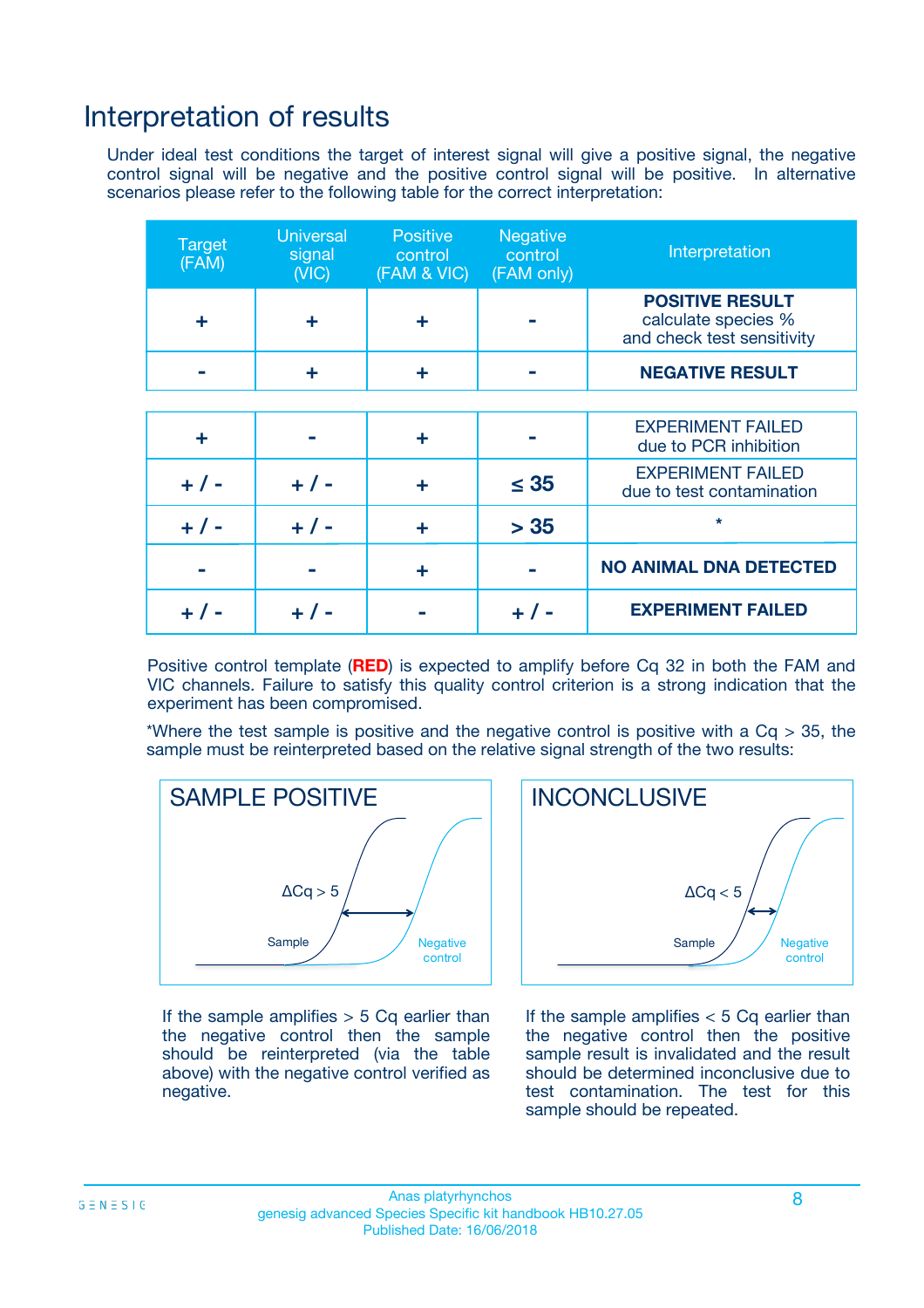#### **Calculating species %**

(n.b. a Microsoft Excel applet for automatic % calculation is available free of charge. Contact support@primerdesign.co.uk to request)

Species % =  $(2^{\wedge}$ -[(Cq Anas platyrhynchos [SAMPLE] – Cq Anas platyrhynchos [+ve control]) -(Cq Universal meat [SAMPLE] – Cq Universal meat [+ve control] )]) x 100

Worked example: test gives following Cq values:

Anas platyrhynchos test on sample: 24.1 Anas platyrhynchos test on positive control DNA: 23.5 Universal meat test on sample: 22.2 Universal meat test on positive control DNA: 22.4

Anas platyrhynchos% =

 $(2^{\wedge}-(24.1-23.5)-(22.2-22.4))) \times 100 =$ 

 $(2^{\wedge}$  -((0.6) - (-0.2)))  $\times$  100 =

 $(2^{\wedge}$  -0.8)  $\times$  100 = **57.4%** 

n.b. In rare circumstances, some samples may produce a speciation % greater then 100. This is usually due to the presence of PCR inhibition affecting the multiplex reaction and should be reported as 100%. If the reported speciation is greater than 400% then the level of PCR inhibition is likely too great for accurate speciation reporting. Samples such as these should be reextracted with extra washes to remove PCR inhibitors.